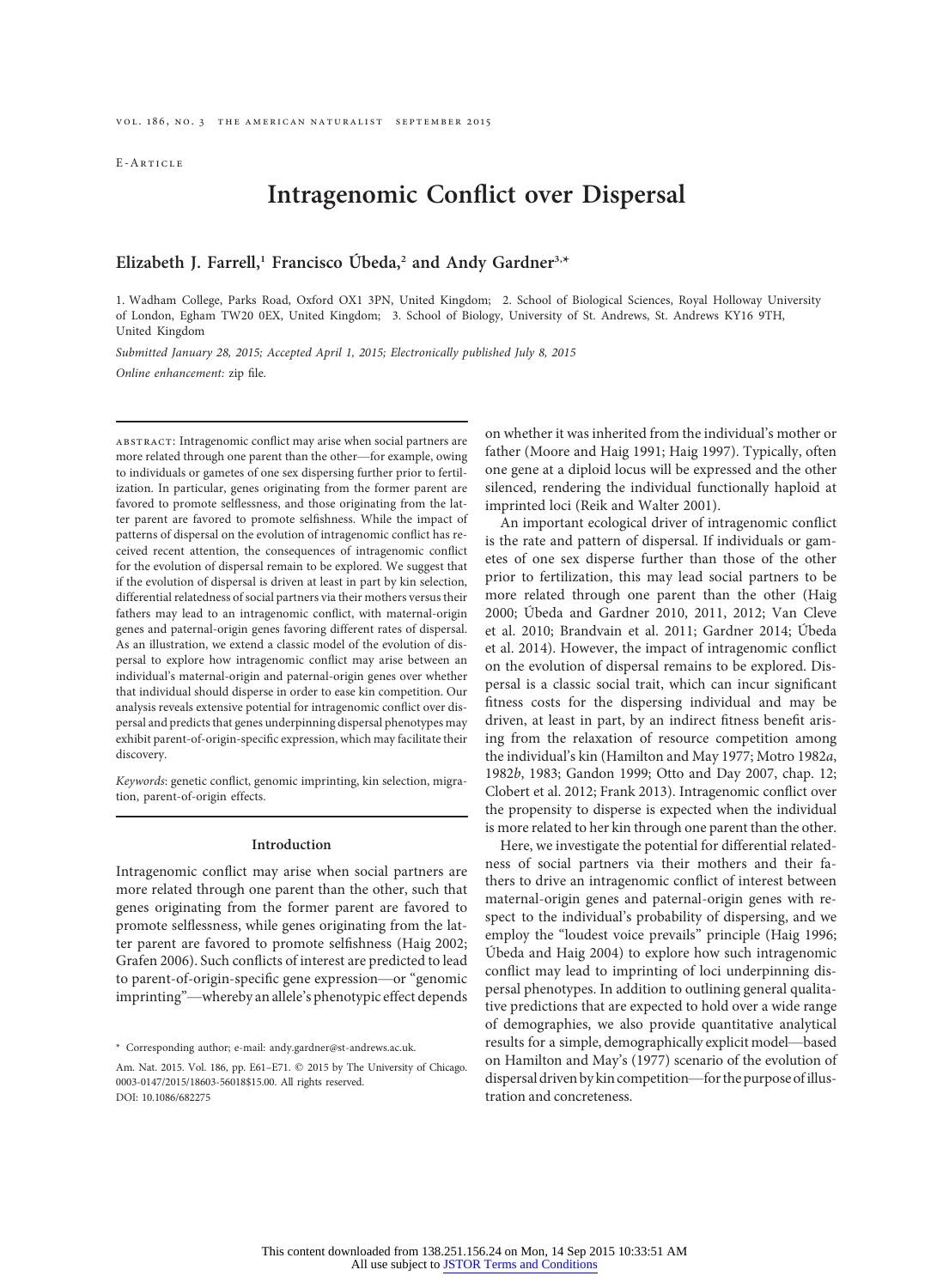# General Analysis

# Overview

In this section, we investigate how intragenomic conflict can arise with respect to the probability of dispersal as a consequence of social partners being differentially related to each other via their mother versus their father, and we explore the consequences for parent-of-origin-specific gene expression (i.e., genomic imprinting). We first outline general qualitative predictions concerning the occurrence and direction of intragenomic conflict over dispersal that are expected to hold over a wide range of demographic scenarios. We then derive general predictions from the loudestvoice-prevails principle, relating the occurrence and direction of genomic imprinting of dispersal loci to the direction of kin selection and any parent-of-origin asymmetry in genetic relatedness.

## Intragenomic Conflict

To the extent that kin selection has a role to play in the evolution of dispersal, we expect that the degree of genetic relatedness between social partners will modulate the level of dispersal that is favored by natural selection. Typically, we think of dispersal being an altruistic trait, that is, favored by natural selection because it relaxes kin competition (Hamilton and May 1977), with higher relatedness leading to a higher rate of dispersal being evolutionarily favored (Frank 2013). But in principle, higher relatedness could lead to a lower rate of dispersal being favored, for example, if beneficial kin-discriminatory behavior provides sufficient incentive for kin to remain together.

Nevertheless, irrespective of the direction of the impact of relatedness on dispersal, the possibility that the degree of relatedness has some impact on the optimal level of dispersal, coupled with the possibility that an individual may be more related to her social partners through one parent than the other, means that genes originating from one parent may have a dispersal optimum that is different from that of genes originating from the other parent. Specifically, if higher relatedness is associated with a higher dispersal optimum, then (i) if social partners are more related through their mothers than their fathers, their maternalorigin genes will favor a greater rate of dispersal than will their paternal-origin genes, and (ii) if social partners are more related through their fathers than their mothers, their paternal-origin genes will favor a greater rate of dispersal than will their maternal-origin genes. The reverse predictions obtain if higher relatedness is associated with a lower dispersal optimum (see the appendix for a more formal analysis of these general predictions). This divergence in the optima of different genes residing in the same individual constitutes intragenomic conflict over dispersal.

# Genomic Imprinting

Conflict between genes with different parental origin is resolved by the evolution of parent-of-origin-specific expression (Haig 1996; Úbeda and Haig 2004). Whenever such a pattern of expression is possible, maternal-origin and paternal-origin genes in conflict are expected to engage in an antagonistic escalation of their expression strategies, with the expression of genes inherited from one parent being upregulated and the expression of genes inherited from the other parent being downregulated (Haig 1996; Úbeda and Haig 2004). The final outcome of such antagonistic coevolution is the silencing of one gene and the expression of the other at its optimal level (i.e., genomic imprinting; Haig 1996; Reik 2001; Úbeda and Haig 2004).

According to the loudest-voice-prevails principle, the gene that ends up being expressed is the one that is favored to have a greater level of expression (Haig 1996; Úbeda and Haig 2004). Here we consider a gene for which a greater level of expression results in a greater probability of dispersal (i.e., a dispersal promoter). When maternalorigin genes have a dispersal optimum that is higher than that of paternal-origin genes, we predict that the paternalorigin gene will be silenced and the maternal-origin gene will win the conflict and exhibit a level of expression that corresponds to its optimal probability of dispersal, and when paternal-origin genes have a dispersal optimum that is higher than that of maternal-origin genes, we predict that the maternal-origin gene will be silenced and the paternal-origin gene will win the conflict and exhibit a level of expression that corresponds to its optimal probability of dispersal. Considering a gene for which a greater level of expression results in a lower probability of dispersal (i.e., a dispersal inhibitor), when maternal-origin genes have a dispersal optimum that is higher than that of paternal-origin genes, we predict that the maternal-origin gene will be silenced and the paternal-origin gene will win the conflict and exhibit a level of expression that corresponds to its optimal probability of dispersal, and when paternal-origin genes have a dispersal optimum that is higher than that of maternal-origin genes, we predict that the paternal-origin gene will be silenced and the maternalorigin gene will win the conflict and exhibit a level of expression that corresponds to its optimal probability of dispersal.

## An Illustration

#### Overview

Above, we derived general qualitative predictions concerning the occurrence and direction of intragenomic conflict over dispersal and the resulting patterns of genomic imprinting that are expected to hold over a wide range of demographic scenarios. In this section, we now provide a con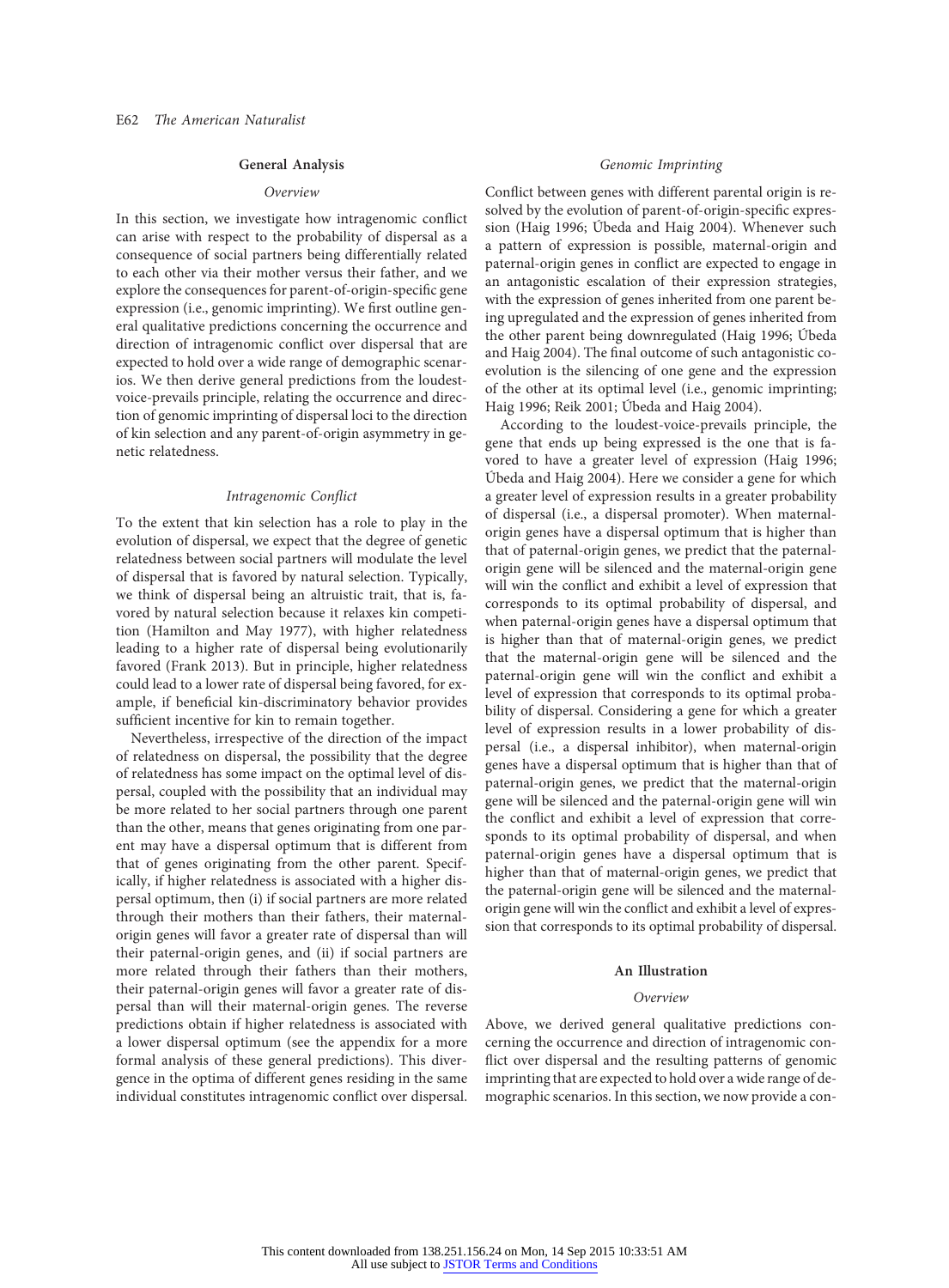crete illustration of these predictions in the context of a demographically explicit model. We first introduce Hamilton and May's (1977) classic model of the evolution of dispersal, driven by kin competition for breeding opportunities, and develop this to study the evolution of dispersal in the context of a diploid hermaphrodite population in which individuals may engage in some degree of selfing. We then explore how parent-of-origin asymmetries in relatedness may arise in the context of this model and how these asymmetries may be modulated by the degree of selfing, giving rise to an intragenomic conflict between an individual's maternal-origin and paternal-origin genes over the probability of dispersing. We also provide a concrete illustration and an individual-based simulation confirmation of the loudest-voice-prevails principle for genomic imprinting of loci underpinning dispersal phenotypes.

## Hamilton and May's Model

Hamilton and May (1977) developed a model of the evolution of dispersal in which an infinite population is divided up into breeding patches, with each patch containing a single breeder who produces a large number of offspring by asexual propagation and then dies. These offspring then have the opportunity to either remain on their natal patch or attempt to disperse to a different, randomly chosen patch, with some dispersers dying en route. Following dispersal, one individual is chosen at random on each patch to be a breeder, and all other individuals perish without achieving reproductive success.

The expected relative fitness of a focal juvenile may therefore be written as

$$
W = x(1 - c)\frac{1}{1 - cz} + (1 - x)\frac{1}{1 - y + (1 - c)z},
$$
 (1)

where the probability of dispersal is  $x$  for the focal juvenile,  $y$ for a juvenile that is randomly chosen from the same patch, and  $z$  for a juvenile that is randomly chosen from the entire population, and  $c$  is the probability that a dispersing individual dies before reaching a new patch (we assume that  $0 < c$  $($  1).

We use the neighbor-modulated fitness approach to kin-selection analysis (Hamilton 1964; Taylor and Frank 1996; Frank 1997, 1998; Rousset 2004; Taylor et al. 2007) to find the convergence stable (CS; Christiansen 1991; Taylor 1996) probability of dispersal, which is given by

$$
z^* = \begin{cases} 0 & r \leq c \\ \frac{r - c}{r - c^2} & r > c \end{cases}
$$
 (2)

where  $r$  is the kin-selection coefficient of relatedness between juveniles that are born on the same patch (see the ap-

pendix for details; Frank 2013). Note that the CS probability of dispersal  $z^*$  is a monotonically increasing function of the degree of relatedness  $r$  between juvenile patch mates; higher relatedness promotes dispersal.

Owing to the assumption of asexual propagation, relatedness in Hamilton and May's (1977) model is given by  $r = 1$ , irrespective of the rate of dispersal. This is because a breeder's offspring are clonally related to each other, irrespective of whether the breeder was herself a native of the patch or immigrated from elsewhere. But, more generally, dispersal is liable to modulate the relatedness of social partners. For example, this will be the case if there are two breeders in each patch whose offspring are related to each other only to the extent that both breeders are natives. Substituting  $r = 1$  into equation (2) yields Hamilton and May's (1977) result,  $z^* = 1/(1 + c)$ . This result is surprising in that it shows that even in the limit of lethal dispersal, half of all individuals will disperse away from their natal patch  $(z^* \rightarrow 1/2$  as  $c \rightarrow 1)$ . This illustrates the potential importance of kin competition in shaping the evolution of social behaviors.

# Sexual Reproduction

We now develop Hamilton and May's (1977) model to incorporate sexual reproduction (Hamilton and May 1977; Motro 1982a, 1982b, 1983; Frank 2013). We assume that all individuals are hermaphroditic, a simplification that allows us to avoid the complexities of class structure while allowing each individual to have a mother and a father (Gardner 2014). We also assume that a fraction s of the individual's eggs (or ovules) are fertilized by their own sperm (or pollen) and a fraction  $1 - s$  are fertilized by sperm from unrelated individuals elsewhere in the population, in line with Charlesworth and Charlesworth's (1978) classic model of selfing in plants. That is, there is no dispersal of female gametes and partial dispersal of male gametes prior to fertilization. Finally, we assume that all offspring are born into their mother's patch, and it is the rate of dispersal of these offspring that we consider to be the evolving trait.

Fitness is again given by equation (1), and—assuming genes are not privy to information about their parent of origin—the CS probability of dispersal is also given by equation (2). The consequences of moving from a model of asexual reproduction to a model of sexual reproduction are captured in the coefficient of relatedness (Frank 2013), which is now given by

$$
r = \frac{\left(1+s\right)^2}{4} \tag{3}
$$

(see the appendix for details). Substituting equation (3) into equation (2) yields the CS probability of dispersal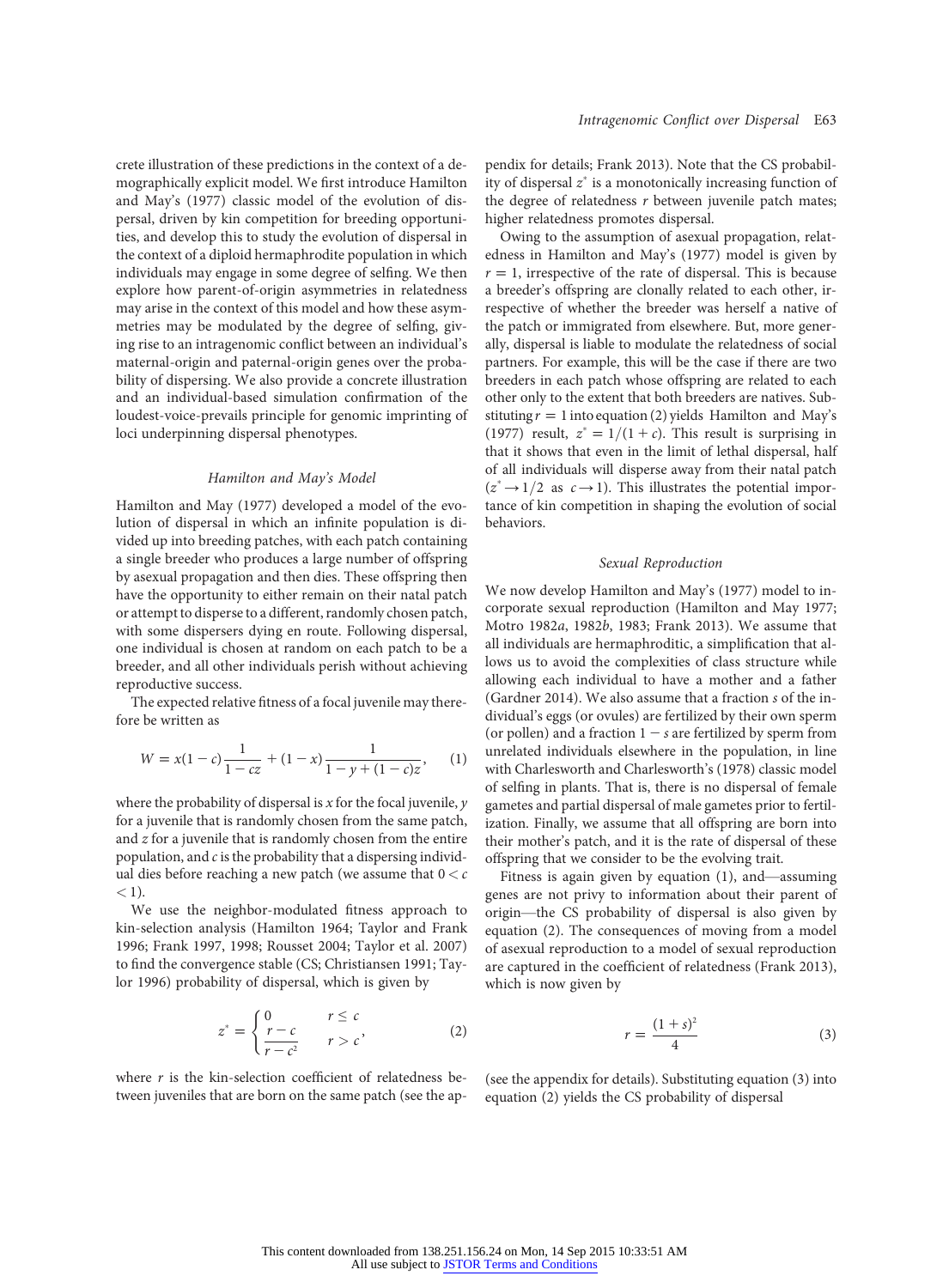$$
z^* = \begin{cases} 0 & \frac{(1+s)^2}{4} \le c \\ \frac{(1+s)^2 - 4c}{(1+s)^2 - 4c^2} & \frac{(1+s)^2}{4} > c \end{cases}
$$
 (4)

as illustrated in figure 1A.

Since clonal relatedness arises in the context of obligate selfing ( $r = 1$  when  $s = 1$ ), we recover Hamilton and May's (1977) result  $z^* = 1/(1 + c)$  in this extreme scenario. However, the probability of dispersal that is favored by natural selection is dramatically lowered if selfing is incomplete  $(s < 1)$ , particularly when dispersal is costly (large *c*). Indeed, over much of the parameter space (∼42%), no dispersal is favored at all  $(z^* = 0$  when  $c > (1 + s)^2/4$ ). This illustrates the potential for less-than-clonal relatedness to undermine group-beneficial behaviors, even in the context of relatively closely related kin groups, such as groups of half-siblings (Gardner and Grafen 2009; Gardner 2015).

#### Intragenomic Conflict

The results given in the previous section apply when the genes underpinning dispersal encode strategies that are not facultatively adjusted according to their parental origin. In this section, we consider such facultative behavior by determining the interests of maternal-origin versus paternalorigin genes with respect to the individual's probability of dispersal. On account of the decision to disperse being modulated by an individual's genetic relatedness to her patch mates, maternal-origin and paternal-origin genes may disagree as to the probability of dispersal when the degree of genetic relatedness is different for these two sets of genes.



Figure 1: Intragenomic conflict over dispersal. <sup>A</sup>, The convergence-stable probability of dispersal for an unimprinted locus in which maternal-origin and paternal-origin genes have equal control of the dispersal phenotype as a function of the cost of dispersal and the rate of selfing. B, The convergence-stable probability of dispersal for an unimprinted locus in which maternal-origin genes have full control of the dispersal phenotype as a function of the cost of dispersal and the rate of selfing. C, The convergence-stable probability of dispersal for an unimprinted locus in which paternal-origin genes have full control of the dispersal phenotype as a function of the cost of dispersal and the rate of selfing. D, Analytical predictions (lines) and individual-based simulation results (filled circles) for equal control (gray, U), maternal-origin control (orange, M), and paternal-origin control (blue, P) for  $s = 0.5$ .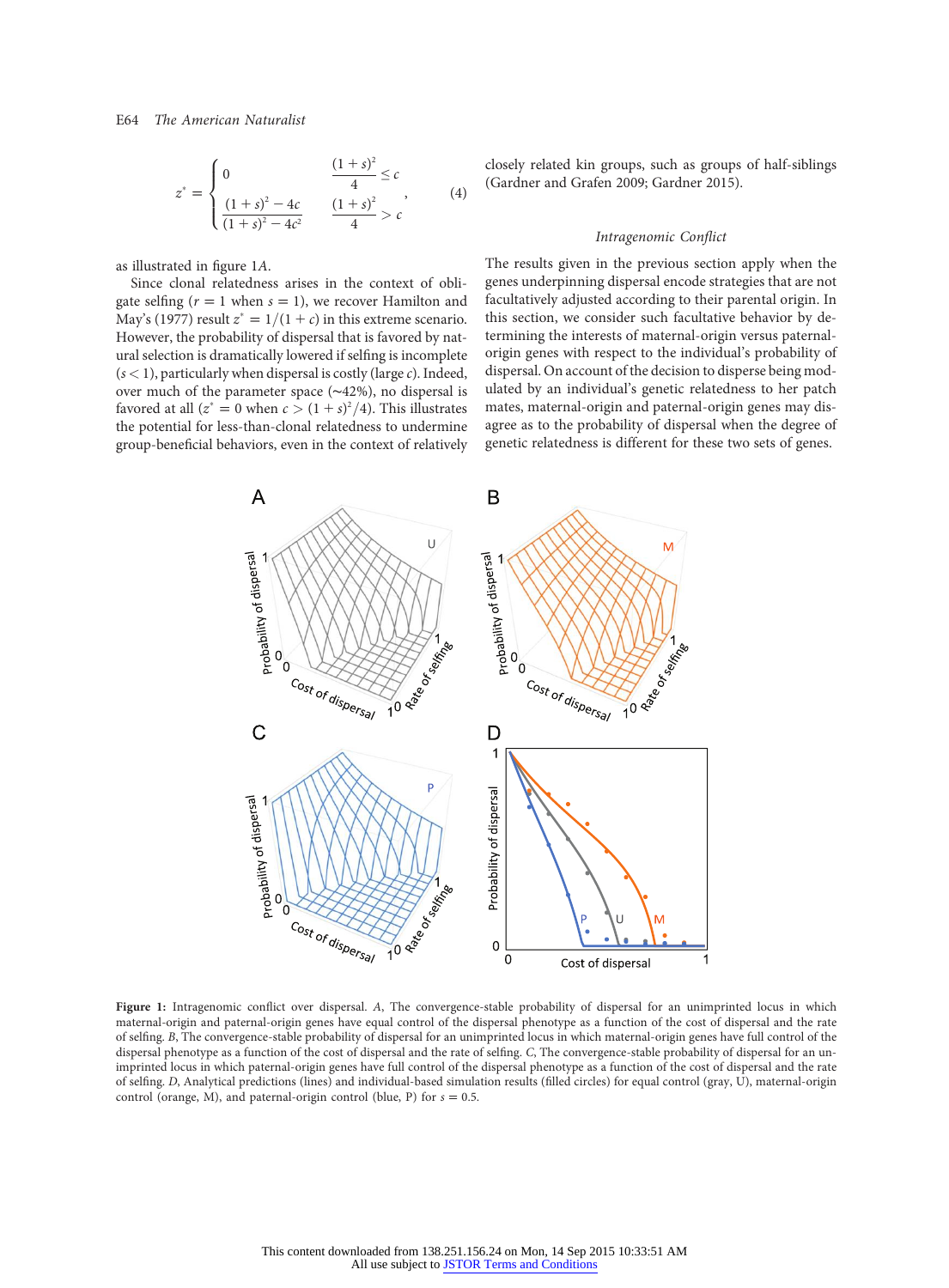We find that the relatedness of an individual to her patch mates, from the perspective of her maternal-origin genes, is

$$
r_{\rm M} = \frac{1+s}{2} \tag{5}
$$

(see the appendix for details). Accordingly, if dispersal is controlled by maternal-origin genes, the CS probability of dispersal is found by substituting  $r = r<sub>M</sub>$  into equation (2), which yields

$$
z_{\mathbf{M}}^* = \begin{cases} 0 & \frac{1+s}{2} \le c \\ \frac{1+s-2c}{1+s-2c^2} & \frac{1+s}{2} > c \end{cases} \tag{6}
$$

as illustrated in figure 1B. Conversely, we find that the relatedness of an individual to her patch mates from the perspective of her paternal-origin genes is

$$
r_{\rm P} = \frac{s(1+s)}{2} \tag{7}
$$

(see the appendix for details). Accordingly, if dispersal is controlled by paternal-origin genes, the CS probability of dispersal is found by substituting  $r = r_P$  into equation (2), which yields

$$
z_{P}^{*} = \begin{cases} 0 & \frac{s(1+s)}{2} \leq c \\ \frac{s(1+s)-2c}{s(1+s)-2c^{2}} & \frac{s(1+s)}{2} > c \end{cases}
$$
 (8)

as illustrated in figure 1C.

Maternal-origin genes have a relatedness to patch mates that is greater than or equal to that of paternal-origin genes (i.e.,  $r_M \ge r_P$ ), and so they are favored to bring about a probability of dispersal that is greater than or equal to that of paternal-origin genes (i.e.,  $z^*_{\text{M}} \geq z^*_{\text{P}}$ ). This difference in relatedness arises because, in the context of this model, all offspring born into the same patch share the same mother, but they may have different fathers. More specifically, there is an intragenomic conflict of interest over the probability of dispersal (i.e.,  $z_{\text{\tiny M}}^*>z_{\text{\tiny P}}^*$ ) whenever the cost of dispersal is sufficiently small that dispersal is favored by at least one of these two sets of genes (i.e.,  $c < (1 + s)/2$ ), so long as there is incomplete selfing (i.e.,  $s < 1$ ). Accordingly, except for the extreme scenario of obligate selfing  $(s = 1)$ , if some nonzero probability of costly dispersal is favored by natural selection, then there is also an intragenomic conflict. This region of conflict is illustrated along with confirmatory simulation data in figure 1D.

## Genomic Imprinting

Above, we have derived general predictions for patterns of gene expression under parent-of-origin asymmetries in relatedness. We now provide a concrete illustration of these above general predictions by applying them to our present demographically explicit scenario. In this context, we have found that maternal-origin genes have a dispersal optimum that is greater than or equal to that of paternalorigin genes. Accordingly, considering a dispersal promoter, when there is intragenomic conflict, the paternal-origin



Figure 2: Genomic imprinting of a dispersal promoter. <sup>A</sup>, Analytical predictions (lines) and simulation results (filled circles) for level of gene expression for the maternal-origin (orange, M) and paternal-origin (blue, P) genes at a locus whose gene product promotes dispersal for  $s = 0.5$ , where s represents the rate of selfing. The individual-based simulation results provide good support for the loudest-voice-prevails principle that the paternal-origin gene is silenced and the maternal-origin gene is expressed at its optimal level when there is an intragenomic conflict of interest. B, The resulting probability of dispersal emerging from the individual-based simulation (filled circles) conforms to the maternal-origin gene's optimum (orange solid line, M) rather than the paternal-origin gene's optimum (blue dashed line, P), indicating that the maternal-origin gene wins the conflict.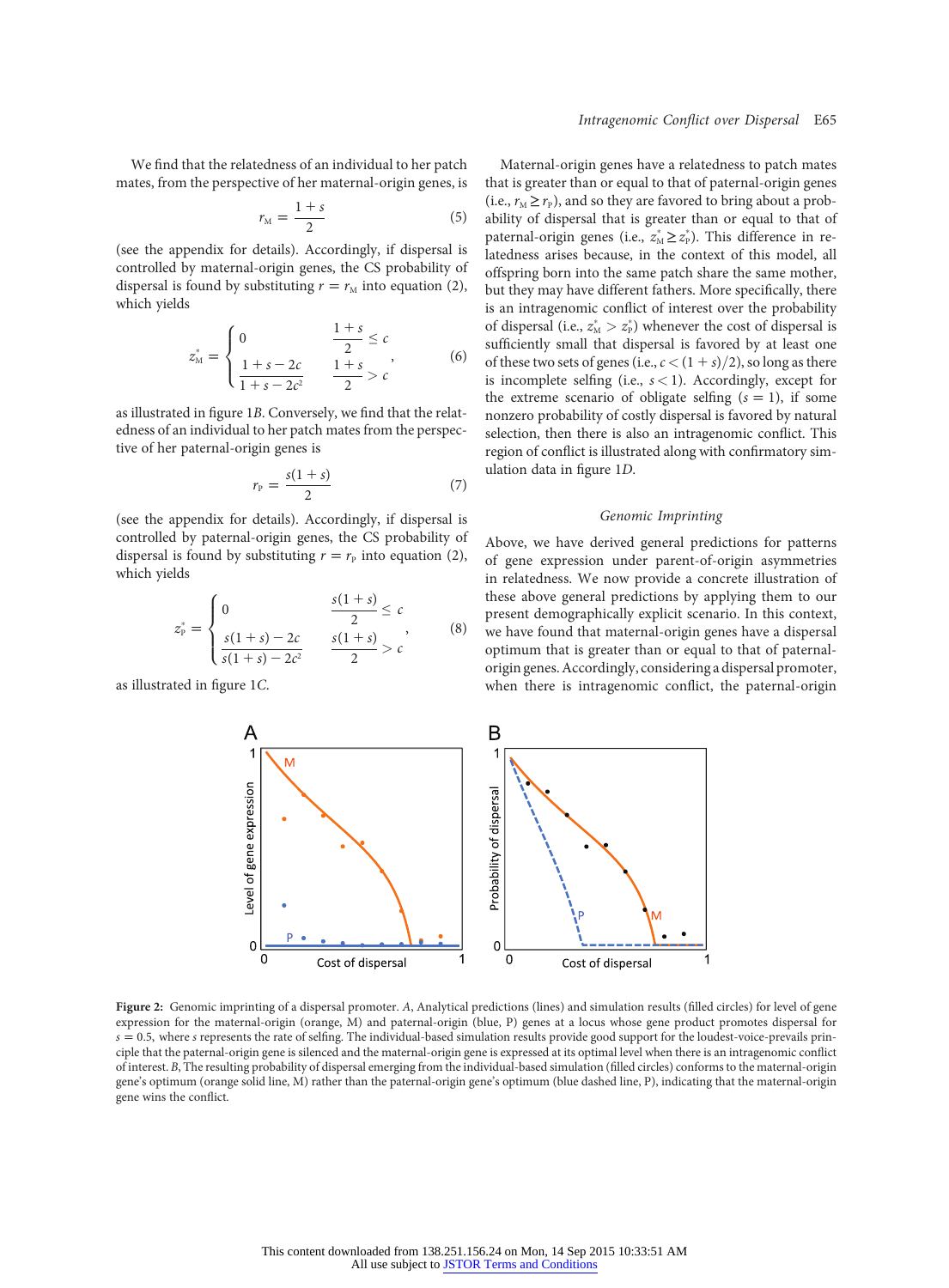gene is predicted to be silenced, while the maternal-origin gene is predicted to win the conflict and exhibit a level of expression that corresponds to its optimal probability of dispersal (i.e.,  $z_M^*$ ; fig. 2). Considering a dispersal inhibitor, when there is intragenomic conflict, the maternal-origin gene is predicted to be silenced, while the paternal-origin gene is predicted to win the conflict and exhibit a level of expression that corresponds to its optimal probability of dispersal (i.e.,  $z_P^*$ ; fig. 3).

We confirm these predictions using individual-based simulations (figs. 2, 3; see the appendix for details). The resulting simulation data are intended to check our analytical results rather than provide a formal statistical test. Nevertheless, the simulation data do show significant effects in line with our model's predictions. (i) In figure 2A, seven pairs of data points are presented for the level of expression of maternal-origin (orange) and paternal-origin (blue) genes within the predicted zone of intragenomic conflict, and our model predicts that—for a dispersal promoter the maternal-origin gene should show a higher level of expression than does the paternal-origin gene, which is observed for all seven of the corresponding data points ( $P =$  $(1/2)^7$  = .0078). (ii) In figure 2B, seven data points are presented for the resulting probability of dispersal within the predicted zone of intragenomic conflict, and our model predicts that—for a dispersal promoter—each data point should be closer to the optimum for maternal-origin genes than that for paternal-origin genes, which is observed for all seven of the data points  $(P=(1/2)^7 = .0078)$ . (iii) In figure 3A, seven pairs of data points are presented for the level of expression of maternal-origin (orange) and paternal-origin (blue) genes within the predicted zone of intragenomic conflict, and our model predicts that—for a dispersal inhibitor—the maternal-origin gene should show a lower level of expression than does the paternal-origin gene, which is observed for all seven of the corresponding data points  $(P = (1/2)^7 = .0078)$ . (iv) In figure 3B, seven data points are presented for the resulting probability of dispersal within the predicted zone of intragenomic conflict, and our model predicts that—for a dispersal inhibitor—each data point should be closer to the optimum for paternal-origin genes than that for maternal-origin genes, which is observed for all seven of the data points  $(P=(1/2)^7 = .0078)$ .

### Discussion

Recent years have seen much interest in understanding how the rate and pattern of dispersal can drive the evolution of intragenomic conflict and genomic imprinting (Haig 2000; Úbeda and Gardner 2010, 2011, 2012; Van Cleve et al. 2010; Brandvain et al. 2011; Úbeda et al. 2014). Here, we have considered the reverse, specifically, the possibility for intragenomic conflict to arise with respect to the individual's decision whether to disperse. We have shown that when social partners are more related to each other through one parent than the other, an intragenomic conflict of interests may arise between an individual's maternal-origin genes and her paternal-origin genes with respect to her probability of dispersing. We have outlined general predictions relating the direction of kin selection and the asymmetry



Figure 3: Genomic imprinting of a dispersal inhibiter. A, Analytical predictions (lines) and simulation results (filled circles) for level of gene expression for the maternal-origin (orange, M) and paternal-origin (blue, P) genes at a locus whose gene product inhibits dispersal, for  $s = 0.5$ , where s represents the rate of selfing. The individual-based simulation results provide good support for the loudest-voice-prevails principle that the maternal-origin gene is silenced and the paternal-origin gene is expressed at its optimal level when there is an intragenomic conflict of interest. Open circles indicate levels of gene expression outside the zone of conflict (i.e., for which the model makes no specific predictions except that the sum of the two expression levels should not be less than unity). B, The resulting probability of dispersal emerging from the individual-based simulation (filled circles) conforms to the paternal-origin gene's optimum (blue solid line, P) rather than the maternal-origin gene's optimum (orange dashed line, M), indicating that the paternal-origin gene wins the conflict.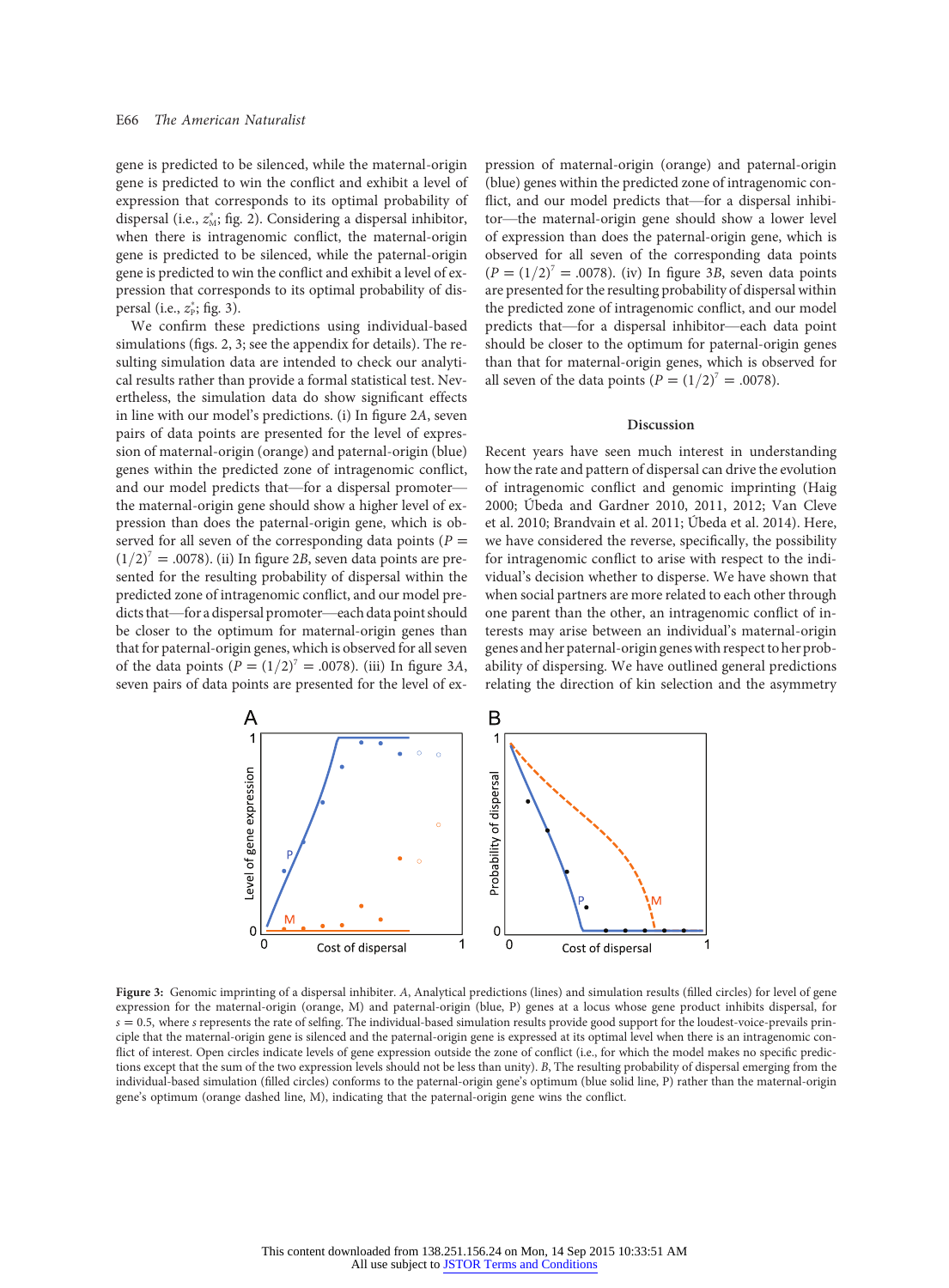in relatedness to the occurrence and direction of intragenomic conflict over dispersal and genomic imprinting of dispersal loci, and we have provided a concrete illustration of these predictions by deriving quantitative results for a simple, demographically explicit scenario in which relatedness asymmetries are modulated by selfing. We have checked these predictionsusingindividual-based simulations and, to our knowledge, this is the first time that the logic of the loudest-voice-prevails principle of genomic imprinting (Haig 1996) has been checked in this way. These predictions, taken together with crossing experiments and gene expression data, may facilitate future discovery of genes underpinning dispersal phenotypes.

The purpose of our demographically explicit model has been to illustrate how intragenomic conflict may arise over dispersal, driving the evolution of genomic imprinting, and not to make general predictions as to the direction of imprint, as this detail will vary according to a species' ecology and demography. For instance, in this simple model, the relatedness of an individual to her patch mates with respect to her maternal-origin genes is always greater than (or equal to) that with respect to her paternal-origin genes, but if we had considered a scenario in which offspring were raised in their multiply mated father's patches, then relatedness to patch mates could be higher with respect to paternal-origin genes than with respect to maternalorigin genes, resulting in a reversal in the direction of conflict. Moreover, while our simple model explored a range of relatedness asymmetries between maternal-origin versus paternal-origin genes by altering the rate of inbreeding (in particular, the incidence of selfing), more generally, there are many demographic factors that could modulate relatedness asymmetries, including sex-specific dispersal rates, variance in mating success, and mortality schedules (Úbeda and Gardner 2010, 2011, 2012). However, our general predictions concerning the evolutionary consequences of given asymmetries in relatedness are expected to hold, irrespective of which demographic processes are causally responsible for these asymmetries.

In the context of our simple demographically explicit model, the expectation that maternal-origin genes will win the intragenomic conflict at dispersal-promoter loci while paternal-origin genes will win the intragenomic conflict at dispersal-inhibitor loci suggests that the resulting rate of dispersal may be biased toward the interests of the corresponding party if dispersal loci are predominantly promoters or predominantly inhibitors and that the interests of maternal-origin and paternal-origin genes will more or less cancel out in the aggregate if equal numbers of promoters and inhibitors underpin dispersal (Grafen 2006; Gardner and Ross 2014). Moreover, our model predicts that allelic variation segregating at such loci may have relatively large and parent-of-origin-dependent phenotypic effects. Specifically, a knockout mutation at a dispersal-promoter locus is expected to have no impact on the phenotype when paternally derived (owing to this gene being silenced anyway) but to have a relatively large dispersal-inhibiting effect on the phenotype when maternally derived (owing to the individual failing to produce any of the dispersalpromoting gene product). Conversely, a knockout mutation at a dispersal-inhibitor locus is expected to have no phenotypic effect when maternally derived and to have a relatively large dispersal-promoting effect when paternally derived. The corresponding predictions for scenarios in which relatedness is higher with respect to the individual's paternal-origin genes are readily obtained by application of the same logic.

Currently, there appears to be no direct evidence linking imprinted genes with dispersal phenotypes, though indirect evidence is provided from two sources. First, a loss-offunction mutation in the gene Nesp55—which is maternally expressed and paternally silenced—affects exploratory behavior in mice, with individuals that inherit the mutation from their mothers exhibiting a greater tendency to enter novel environments but a reduced tendency to remain in them (Plagge et al. 2005). Although these behaviors may modulate dispersal, the link is not entirely clear; to the extent that the wild-type gene reduces exploration, it could be interpreted as a dispersal inhibitor, but to the extent that the wild-type gene increases the likelihood of remaining in a novel environment, it could be interpreted as a dispersal promoter. Moreover, the paucity of data on the ancestral demography of these laboratory mice makes it unclear as to whether relatedness among social partners has been higher through their matrilines than through their patrilines (Úbeda and Gardner 2015). For example, owing to greater variance in male reproductive success, with a single male siring the litters of multiple females, social partners may be more related through their fathers than their mothers (Úbeda and Gardner 2010, 2011, 2012). For these reasons, it is difficult to assess whether the direction of imprint of Nesp55 is in line with theoretical predictions.

Second, male and female mice are able to discriminate between urinary odors originating from maternal versus paternal relations, showing avoidance of the former but not the latter, and this behavior has been interpreted as involving imprinted genes and having evolved in order to facilitate dispersal and outbreeding (Isles et al. 2001). Although it is difficult to bring the specific details of these empirical examples to bear on the general theory of parentof-origin intragenomic conflicts over dispersal, both of these sources of evidence do lend support to our basic assumption that genes underpinning dispersal phenotypes can exhibit imprinting and to our general prediction that genes underpinning dispersal phenotypes may evolve to exhibit parent-of-origin-specific expression.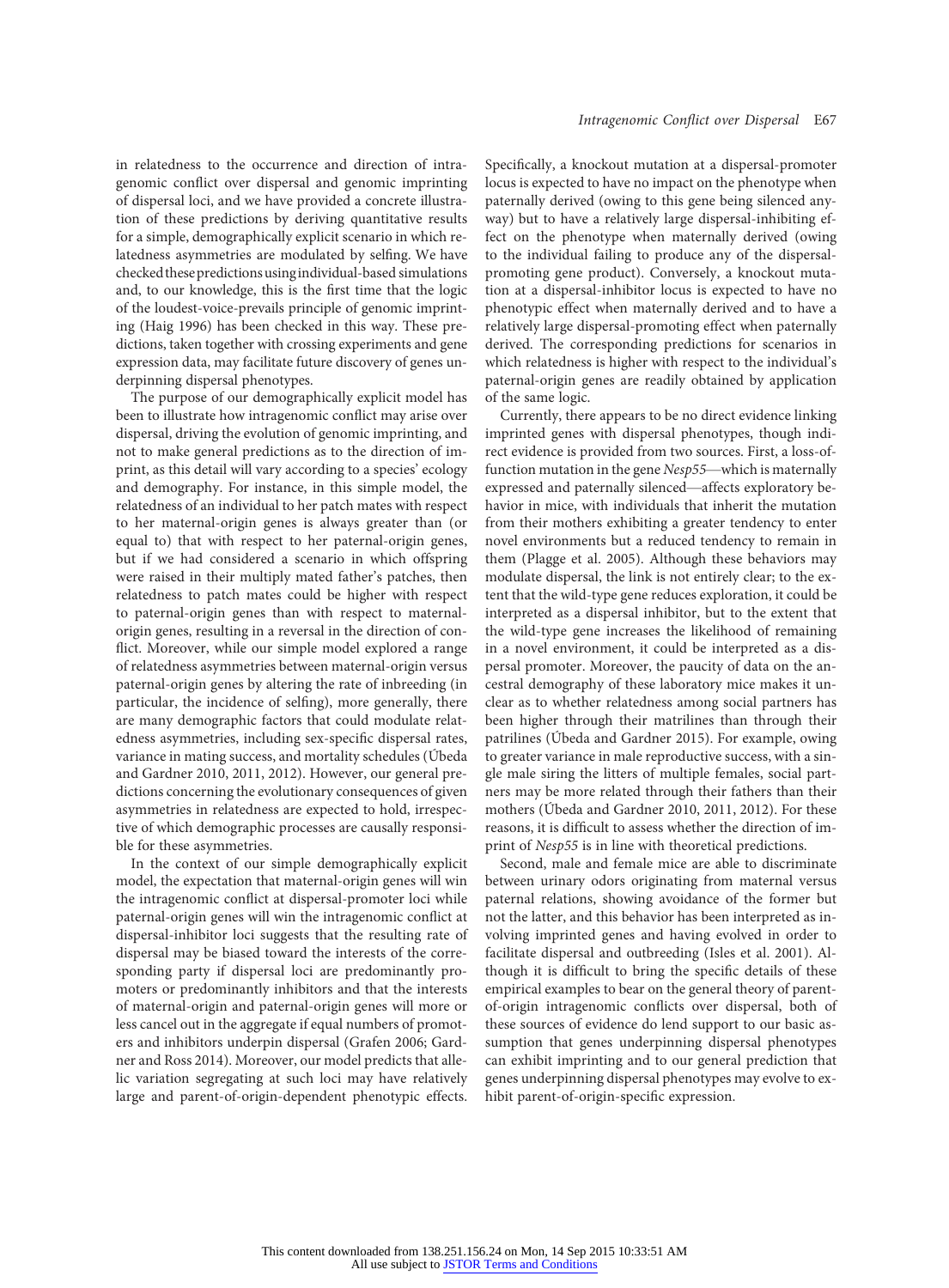For reasons of simplicity, our main focus has been on Hamilton and May's (1977) demographic scenario in which there is only a single breeder in each patch. This has enabled relatively simple and explicit analytical expressions for the levels of dispersal favored by genes of different parental origin. In the context of this illustrative model, we have also assumed a diploid hermaphroditic mode of reproduction to avoid the complications of individuals belonging to different sex classes (Gardner 2014). However, there exists a very rich literature on the evolution of dispersal that has incorporated complexities such as separate sexes (Hamilton and May 1977), sex-biased dispersal (Leturque and Rousset 2004), individuals of different ages (Ronce et al. 2000; Cotto et al. 2013), and multiple (and variable numbers of ) breeders in each patch (Leturque and Rousset 2002). Accordingly, the present demographically explicit model could be extended in many different directions with corresponding impact on the existence, direction, and intensity of intragenomic conflict. It is important to note that, while the existence of a mismatch between the dispersal optima of an individual's maternal-origin and paternal-origin genes underpins the prediction of genomic imprinting, and while the direction of this mismatch underpins the prediction of the direction of imprint, the loudest-voice-prevails principle predicts total silencing of the gene inherited from one parent—and optimal expression of the gene inherited from the other parent—irrespective of the intensity of the intragenomic conflict.

## Acknowledgments

We thank two reviewers for helpful comments. A.G. is supported by an Independent Research Fellowship from the Natural Environment Research Council (grant NE/ K009524/1).

## APPENDIX

#### Mathematical Details

#### General Predictions

In general, an individual's fitness may be written as  $W(x, \cdot)$  $y, z$ ), where x denotes the probability that she will disperse, y denotes the average probability of dispersal among her social partners, and z denotes the average probability of dispersal among all the individuals in the population. Consider a locus G that influences the probability of dispersing, and denote by g the genic value of a gene drawn at random—from this locus—from the population. An increase in average genic value is favored by natural selection if  $dW/dg > 0$ , where W is the relative fitness of the individual carrying the gene. Following the approach of Taylor and Frank (1996; see also Taylor 1996; Frank 1997, 1998; Rousset 2004; Taylor et al. 2007), and assuming that a gene's impact on the phenotype does not depend on its parent of origin, we may write  $dW/dg = (\partial W/\partial x) \times (dx/dG) \times$  $(dG/dg) + (\partial W/\partial y) \times (dy/dG') \times (dG/dg)$ , where G is the individual's genetic breeding value for the dispersal trait (being the average of the genic values for the genes that she carries at locus  $G$ ),  $G'$  is the average genetic value of the individual's social partners (i.e., the juveniles born in the same patch), and all derivatives are evaluated at  $x = y = z$ . Hence,  $dx/dG = dy/dG' = \gamma$  describes the mapping between genotype and phenotype,  $dG/dg = p$  describes the consanguinity of an individual to herself, and  $dG/dg = p'$  describes the consanguinity of an individual to her social partners (Bulmer 1994). Accordingly, natural selection favors an increase in the probability of dispersal if  $-C(z)$  +  $B(z)r > 0$ , where  $-C(z) = \frac{\partial W}{\partial x}$ ,  $B(z) = \frac{\partial W}{\partial y}$ , and  $r = p'/p$  is the kin-selection coefficient of relatedness (Bulmer 1994).

We now relax the above assumption that the gene's impact on the phenotype is independent of its parent of origin. If only the maternal-origin gene at locus G affects the individual's dispersal phenotype, then we must write  $dW/dg = (\partial W/\partial x) \times (dx/dG_M) \times (dG_M/dg) + (\partial W/\partial y) \times$  $(dy/dG'_{\text{M}}) \times (dG'_{\text{M}}/dg)$ , where  $G_{\text{M}}$  is the genic value of the individual's maternal-origin gene at locus G,  $G_{\hskip -0.2em M}^{\prime}$  is the average genic value of the individual's social partners' maternalorigin genes at locus G,  $dx/dG_M = dy/dG_M' = \gamma_M$  describes<br>the manning between maternal-origin gene and phenotype the mapping between maternal-origin gene and phenotype,  $dG_M/dg = p_M = p$  is the consanguinity of the gene to the individual's maternal-origin gene, and  $dG_M/dg = p_M$  is the consanguinity of the gene to the individual's social partners' maternal-origin genes. Accordingly, natural selection favors an increase in the probability of dispersal if  $-C(z)$  +  $B(z)r_M > 0$ , where  $r_M = p'_M/p_M$ . Using the same logic, if only the individual's paternal-origin gene at locus G affects the dispersal phenotype, then the condition for increase is  $-C(z) + B(z)r_{\rm p} > 0$ , where  $r_{\rm p}$  is the coefficient of relatedness for paternal-origin genes.

The condition for natural selection to favor an increase in the probability of dispersal is exactly the same, irrespective of whether dispersal is controlled by maternalorigin or paternal-origin genes or whether control is equally shared between both of these parties, except that the coefficient of relatedness differs in each case. Formally, the condition for increase is  $-C(z) + B(z)\rho > 0$ , where  $\rho = r_M$  for maternal-origin genetic control,  $\rho = r_{\rm p}$  for paternal-origin genetic control, and  $\rho = r$  for equal control. Defining a function  $J(\zeta^*, \rho) = -C(\zeta^*) + B(\zeta^*)\rho$ , where  $\zeta^*$  represents<br>a dispersed optimum (more formally a convergence stable a dispersal optimum (more formally, a convergence stable strategy; Christiansen 1991; Taylor 1996), we have  $J(\xi^*)$ <br>  $\rho_0 = 0$  and  $\frac{\partial I}{\partial \xi^*} < 0$ . Consequently, we may write dL  $\rho$ ) = 0 and  $\partial J/\partial \zeta^*$  < 0. Consequently, we may write dJ/  $d\rho = (\partial J/\partial \rho) + (\partial J/\partial \zeta^*) \times (d\zeta^*/d\rho) = 0$ , which rearranges<br>to  $d\zeta^*/d\rho = -(\partial J/\partial \rho)/(\partial J/\partial \zeta^*)$  and hence we obtain to  $d\zeta^*/d\rho = -(\partial J/\partial \rho)/(\partial J/\partial \zeta^*)$ , and hence we obtain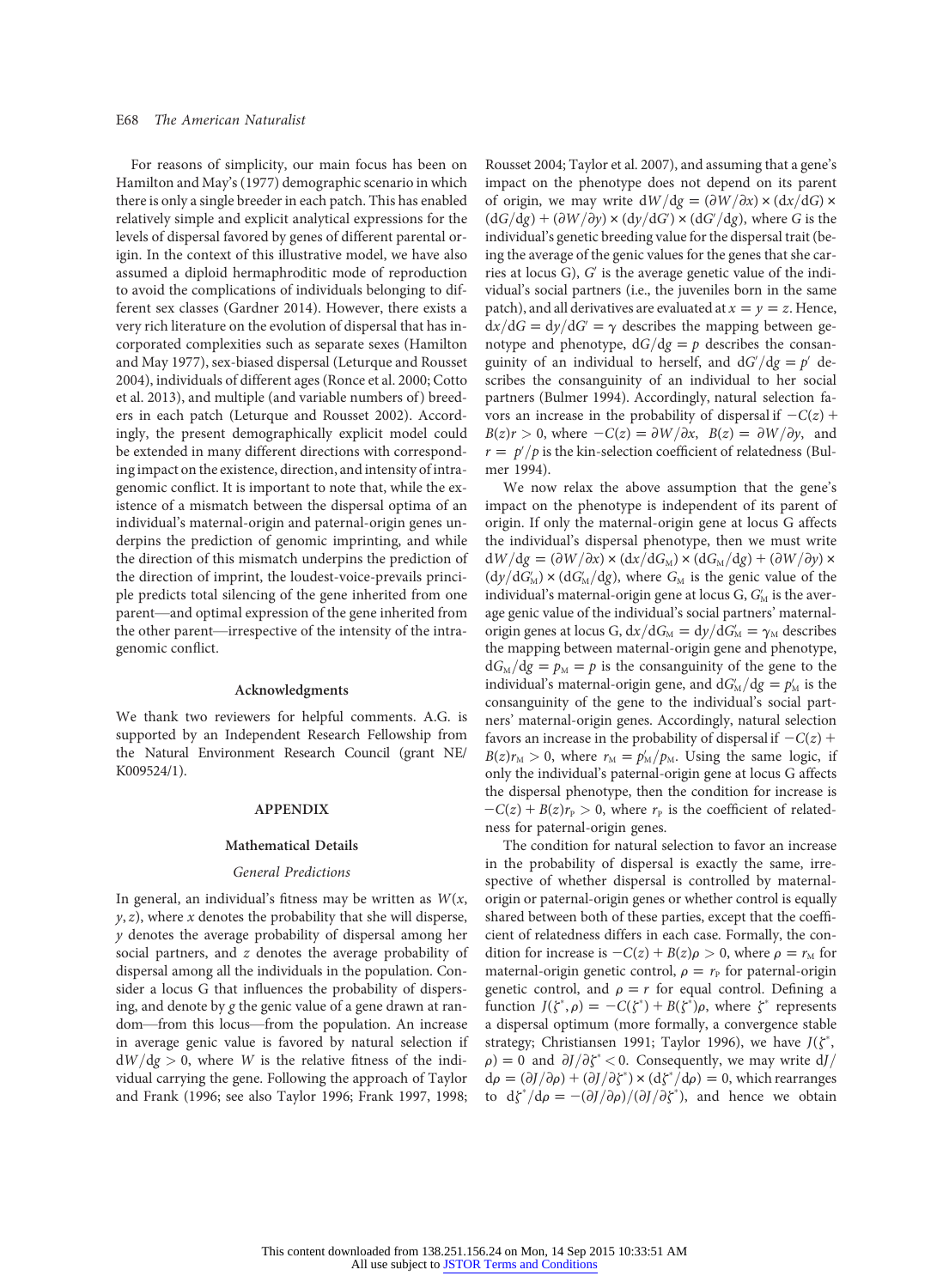$S(d\zeta^*/d\rho) = S(\partial J/\partial \rho) = S(B(\zeta^*))$ , where the function S re-<br>turns the sign (i.e., positive or negative or zero) of its arturns the sign (i.e., positive or negative or zero) of its argument (cf. Pen 2000). Accordingly, if the dispersal of social partners improves the individual's fitness ( $B > 0$ ), then higher relatedness is associated with a higher dispersal optimum  $(d\zeta^*/d\rho > 0)$ ; if the dispersal of social partners<br>decreases the individual's fitness  $(R < 0)$  then higher redecreases the individual's fitness  $(B < 0)$ , then higher relatedness is associated with a lower dispersal optimum  $(d\zeta^*/d\rho < 0)$ ; and if the dispersal of social partners does not affect the individual's fitness  $(R = 0)$  then higher related. affect the individual's fitness ( $B = 0$ ), then higher relatedness is not associated with a higher or lower dispersal optimum  $(d\zeta^*/d\rho = 0)$ .<br>In other words

In other words, (i) if the dispersal of social partners improves an individual's fitness ( $B > 0$ ), then the dispersal optimum is higher for maternal-origin genes than it is for paternal-origin genes ( $z^*_{\scriptscriptstyle\rm{M}}>z^*_{\scriptscriptstyle\rm{P}}$ ) when relatedness is higher for the former than for the latter  $(r_M > r_P)$ , and the dispersal optimum is lower for maternal-origin genes than it is for paternal-origin genes  $(z_M^* < z_P^*)$  when relatedness is lower for the former than for the latter  $(r_M > r_P)$ ; (ii) if the dispersal of social partners decreases the individual's fitness  $(B < 0)$ , then the dispersal optimum is lower for maternalorigin genes than it is for paternal-origin genes  $(z_M^* < z_P^*)$ when relatedness is higher for the former than for the latter  $(r_M > r_P)$ , and the dispersal optimum is higher for maternalorigin genes than it is for paternal-origin genes  $(z_{\text{M}}^* > z_{\text{P}}^*)$ when relatedness is lower for the former than for the latter  $(r_M > r_P)$ ; and (iii) if the dispersal of social partners does not affect the individual's fitness ( $B = 0$ ), then the dispersal optimum for maternal-origin genes is equal to that for paternal-origin genes ( $z<sub>M</sub><sup>*</sup> = z<sub>P</sub><sup>*</sup>$ ), irrespective of any differences in relatedness.

## Hamilton and May's Model

From equation (1) of the main text, we have  $\frac{\partial W}{\partial x}$  =  $-c/(1 - cz)$  and  $\frac{\partial W}{\partial y} = \frac{1 - z}{1 - cz^2}$ , and hence natural selection favors an increase in the probability of dispersal if  $-c/(1 - cz) + (1 - z)/(1 - cz)^2 r > 0$ . This condition is satisfied at  $z = 0$  when  $r > c$  and is never satisfied at  $z = 1$ . Converting the condition for increase into an equation and rearranging yields  $z = (r - c)/(r - c^2)$ . Accordingly, the convergence stable level of dispersal is  $z^* =$ 0 when  $r \le c$  and  $z^* = (r - c)/(r - c^2)$  when  $r > c$ , as given in equation (2) of the main text (more formally, a secondderivative condition for convergence stability is given by Taylor 1996).

#### Relatedness

For the purpose of calculating consanguinity and relatedness, we assume that all consanguinity coefficients have attained their (quasi-)equilibrium values. The consanguinity of an individual to herself  $p$  is defined by drawing two genes at random from her from the same locus, with replacement, and is equal to the probability that these two genes are identical by descent (Bulmer 1994). For a diploid individual in a sexual population, with probability one-half the same gene—either the maternal-origin or the paternal-origin gene—is drawn twice, meaning that the genes are identical by descent with probability 1, and with probability one-half the maternal-origin and the paternalorigin gene are both drawn, meaning that the genes are identical by descent with probability  $f$ , where  $f$  is the consanguinity of mating partners (inbreeding coefficient). Hence, consanguinity to self is  $p = (1 + f)/2$ . Since an individual mates with herself with probability s and mates with a nonrelative with probability  $1 - s$ , the consanguinity of mating partners is  $f = sp$ . Accordingly,  $p = (1 + sp)/2$  or, equivalently,  $p = 1/(2 - s)$ . Similarly, the consanguinity of social partners  $p'$  is defined by drawing a gene at random from each of the two individuals from the same locus and is equal to the probability that these genes are identical by descent (Bulmer 1994). For a diploid individual in a sexual population, with probability one-fourth the maternal-origin genes are drawn from both individuals, and since they share the same mother, the probability of identity by descent is  $p$ ; with probability one-half the maternal-origin gene is drawn from one individual and the paternal-origin gene is drawn from the other, and since they share the same mother, the probability of identity by descent is  $sp$ ; and with probability one-fourth the paternal-origin genes are drawn from both individuals, and since they share the same mother, the probability of identity by descent is  $s^2p$ . Accordingly,  $p' = (1/4)$  $p + (1/2)sp + (1/4)s^2p$  or, equivalently,  $p' = (1/4)(1 + s)^2p$ . Finally, relatedness describes the consanguinity of social partners, scaled relative to the consanguinity to self:  $r = p'/p$  or, in terms of model parameters,  $r = (1 + s)^2/4$ , as given in equation (3) of the main text. Relatedness from the perspective of an individual's maternal-origin genes is given by  $r_M = p'_M/p$ , where  $p'_M$  is the consanguinity of social partners conditional on drawing the maternal-origin gene from the first individual. In other words,  $p'_M = (1/2)p + (1/2)sp$ , and so  $r_M = (1 + s)/2$ , as given in equation (5) of the main text. Relatedness from the perspective of an individual's paternal-origin genes is given by  $r_{\rm P} = p_{\rm P}'/p$ , where  $p_{\rm P}'$  is the consanguinity of social partners conditional on drawing the paternal-origin gene from the first individual. In other words,  $p'_P = (1/2)sp + (1/2)s^2p$ , and so  $r_P = (s(1 + s))/2$ , as given in equation (7) of the main text.

### Individual-Based Simulation

We consider a population of 1,000 patches in which each patch contains a single breeder and each breeder produces 100 offspring, with one randomly chosen offspring being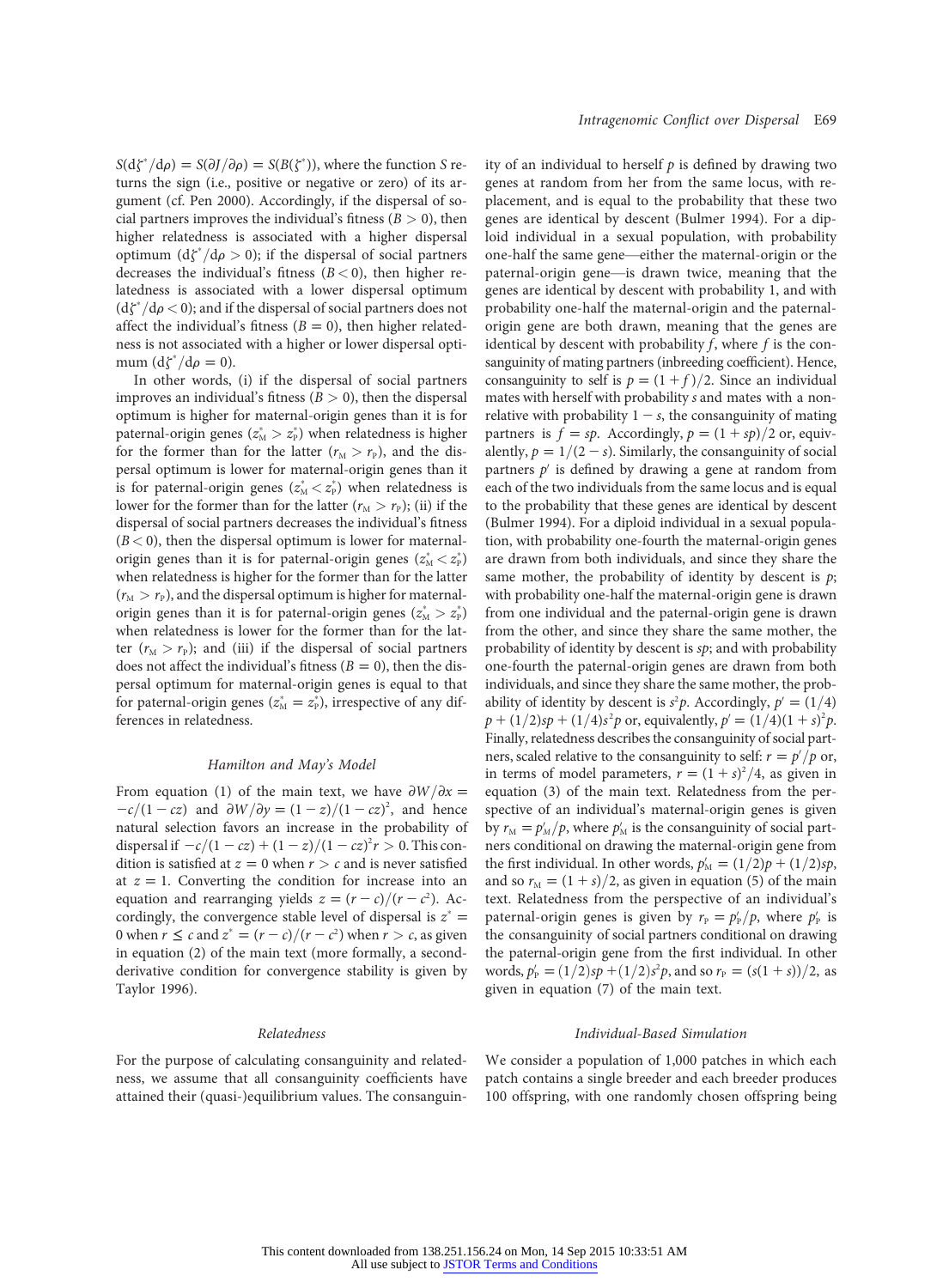## E70 The American Naturalist

one individual per patch after dispersal) and each of the other offspring dispersing with probabilities determined by their genotypes. In the first set of simulation models, alleles are represented by a real-valued number  $\nu$  between 0 and 1, and the individual's probability of dispersing is given by either the allelic value of their maternal-origin gene  $\nu_{\text{M}}$  (maternal-origin gene controls dispersal), the allelic value of their paternal-origin gene  $\nu_{\rm p}$  (paternal-origin gene controls dispersal), or the average of their two allelic values  $(\nu_M + \nu_P)/2$  (both genes control dispersal). In the second set of simulation models, alleles are represented by two real-valued numbers  $\mu$  and  $\pi$  between 0 and 1 pertain  $\rightarrow$ ing to level of expression when maternal origin versus paternal origin, respectively, and the individual's probability of dispersing is given by either the sum of its two expression levels  $\mu_M + \pi_P$  (or 1, whichever is smaller; dispersal promoter) or the complement of the sum of its two expression levels  $1 - (\mu_M + \pi_P)$  (or 0, whichever is larger; dispersal inhibitor). At initialization, every  $\nu$ ,  $\mu$ , and  $\pi$  value is assigned a random uniformly distributed real value between 0 and 1. For the first set of simulation models, during the production of each offspring, each allele mutates to a random, uniformly distributed real value between 0 and 1 with probability .001. For the second set of simulation models, each parent-specific level of expression of each  $\rightarrow$ allele mutates to a random, uniformly distributed real value between 0 and 1 with probability .001. We track 1,000 generations of evolution, and average allelic values, expression levels, and probabilities of dispersal are calculated in the final generation. The simulation data points given in figures 1, 2, and 3 each derive from a single simulation replicate. Simulation code is provided in a zip file, available online.<sup>1</sup>

## Literature Cited

- Brandvain, Y., J. Van Cleve, F. Úbeda, and J. Wilkins. 2011. Demography, kinship, and the evolving theory of genomic imprinting. Trends in Genetics 27:251–269.
	- Bulmer, M. G. 1994. Theoretical evolutionary ecology. Sinauer, Sunderland, MA.
- Charlesworth, B., and D. Charlesworth. 1978. A model for the evolution of dioecy and gynodioecy. American Naturalist 112:975– 997.
- Christiansen, F. B. 1991. On conditions for evolutionary stability for a continuously varying character. American Naturalist 138:37–50. Clobert, J., M. Baguette, T. G. Benton, and J. M. Bullock. 2012. Dis
	- persal ecology and evolution. Oxford University Press, Oxford.

nience to the readers. It has not necessarily been tested as part of the peer re  $\rightarrow$  Pen, I. 2000. Reproductive effort in viscous populations. Evolution 1. Code that appears in The American Naturalist is provided as a conveview.

- constrained to remain in the natal patch (to ensure at least Cotto, O., I. Olivieri, and O. Ronce. 2013. Optimal life-history schedule in a metapopulation with juvenile dispersal. Journal of Evolutionary Biology 26:944–954.
	- Frank, S. A. 1997. Multivariate analysis of correlated selection and kin selection, with an ESS maximization method. Journal of Theoretical Biology 189:307–316.
	- ———. 1998. Foundations of social evolution. Princeton University Press, Princeton, NJ.
	- . 2013. Natural selection. VII. History and interpretation of kin selection theory. Journal of Evolutionary Biology 26:1151–1184.
	- Gandon, S. 1999. Kin competition, the cost of inbreeding and the evolution of dispersal. Journal of Theoretical Biology 200:345–364.
	- Gardner, A. 2014. Genomic imprinting and the units of adaptation. Heredity 113:104–111.
	- ———. 2015. The genetical theory of multilevel selection. Journal of Evolutionary Biology 28:305–319.
	- Gardner, A., and A. Grafen. 2009. Capturing the superorganism: a formal theory of group adaptation. Journal of Evolutionary Biology 22:659–671.
	- Gardner, A., and L. Ross. 2014. Mating ecology explains patterns of genome elimination. Ecology Letters 17:1602–1612. doi:10.1111 /ele.12383.
	- Grafen, A. 2006. Optimization of inclusive fitness. Journal of Theoretical Biology 238:541–563.
	- Haig, D. 1996. Placental hormones, genomic imprinting, and maternalfetal communication. Journal of Evolutionary Biology 9:357–380.
	- -. 1997. Parental antagonism, relatedness asymmetries, and genomic imprinting. Proceedings of the Royal Society B: Biological Sciences 264:1657–1662.
	- 2000. Genomic imprinting, sex-biased dispersal, and social behavior. In D. LeCroy and P. Moller, eds. Evolutionary perspectives on human reproductive behavior, special issue, Annals of the New York Academy of Sciences 907:149–163.
	- 2002. Genomic imprinting and kinship. Rutgers University Press, New Brunswick, NJ.
	- Hamilton, W. D. 1964. The genetical evolution of social behaviour. I, II. Journal of Theoretical Biology 7:1–52.
	- Hamilton, W. D., and R. M. May. 1977. Dispersal in stable habitats. Nature 269:578–581.
	- Isles, A. R., M. J. Baum, D. Ma, E. B. Keverne, and N. D. Allen. 2001. Genetic imprinting: urinary odour preferences in mice. Nature 409: 783–784.
	- Leturque, H., and F. Rousset. 2002. Dispersal, kin competition, and the ideal free distribution in a spatially heterogeneous population. Theoretical Population Biology 62:169–180.
	- 2004. Intersexual competition as an explanation for sex-ratio and dispersal biases in polygynous species. Evolution 58:2398–2408.
	- Moore, T., and D. Haig. 1991. Genomic imprinting in mammalian development: a parental tug-of-war. Trends in Genetics 7:45–49.
	- Motro, U. 1982a. Optimal rates of dispersal. I. Haploid populations. Theoretical Population Biology 21:394–411.
	- ———. 1982b. Optimal rates of dispersal. II. Diploid populations. Theoretical Population Biology 21:412–429.
	- 1983. Optimal rates of dispersal. III. Parent-offspring conflict. Theoretical Population Biology 23:159–168.
	- Otto, S. P., and T. Day. 2007. A biologist's guide to mathematical modeling in ecology and evolution. Princeton University Press, Princeton, NJ.
	- 54:293–297.